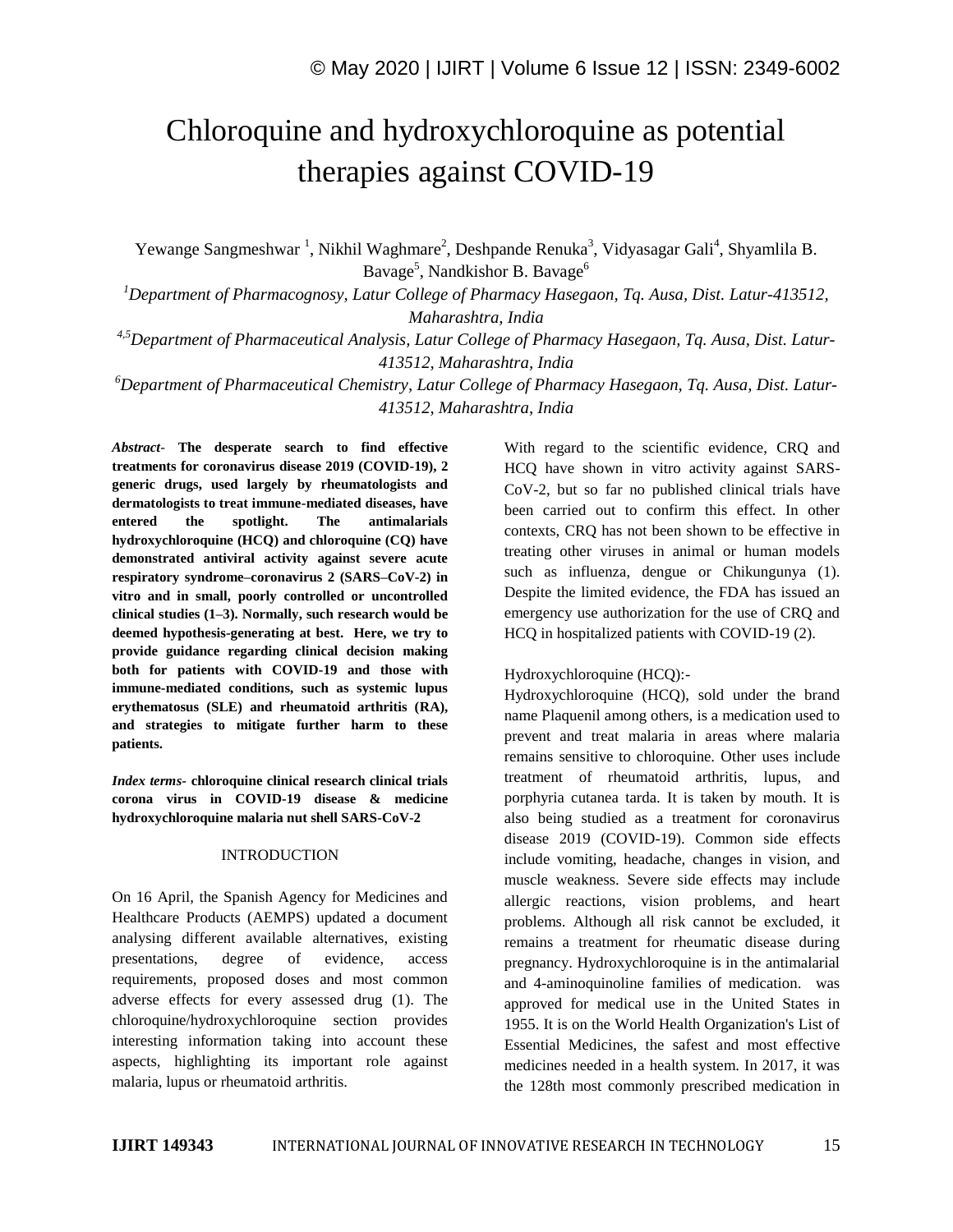the United States, with more than five million prescriptions. • Classification: Antimalarial

• Rationale for Use: Hydroxychloroquine has in vitro activity against SARS-CoV-2 and may have immunomodulating properties. • Mechanism of Action: Mechanisms may include inhibition of viral enzymes or processes such as viral DNA and RNA polymerase, viral protein glycosylation, virus assembly, new virus particle transport, and virus release. Other mechanisms may also involve ACE2 cellular receptor inhibition, acidification at the surface of the cell membrane inhibiting fusion of the virus, and immunomodulation of cytokine release. • FDA Emergency Use Authorization (EUA) (66) (68) o Hydroxychloroquine is not FDA-approved for the treatment of COVID-19. o The EUA states treatment is for adult and adolescent patients weighing 50 kg or more who are hospitalized with COVID-19. o Authorized hydroxychloroquine is limited to product supplied from the Strategic National Stockpile (SNS) and will be distributed to authorized heath care systems and providers.

## Medical use:-

Hydroxychloroquine is used to treat systemic lupus erythematosus, rheumatic disorders like rheumatoid arthritis, porphyria cutanea tarda, and Q fever, and certain types of malaria. It is considered the first-line treatment for systemic lupus erythematosus.[10] Certain types of malaria, resistant strains, and complicated cases require different or additional medication.

It is widely used to treat primary Sjögren syndrome, but has not been shown to be effective. Hydroxychloroquine is widely used in the treatment of post-Lyme arthritis. It may have both an antispirochaete activity and an anti-inflammatory activity, similar to the treatment of rheumatoid arthritis.

# Adverse effect

The most common adverse effects are nausea, stomach cramps, and diarrhea. The most serious adverse effects affect the eye, with dose-related retinopathy as a concern even after hydroxychloroquine use is discontinued. For shortterm treatment of acute malaria, adverse effects can include abdominal cramps, diarrhea, heart problems, reduced appetite, headache, nausea and vomiting. For prolonged treatment of lupus or rheumatoid arthritis, adverse effects include the acute symptoms, plus altered eye pigmentation, acne, anemia, bleaching of hair, blisters in mouth and eyes, blood disorders, convulsions, vision difficulties, diminished reflexes, emotional changes, excessive coloring of the skin, hearing loss, hives, itching, liver problems or liver failure, loss of hair, muscle paralysis, weakness or atrophy, nightmares, psoriasis, reading difficulties, tinnitus, skin inflammation and scaling, skin rash, vertigo, weight loss, and occasionally urinary incontinence.

Hydroxychloroquine can worsen existing cases of both psoriasis and porphyria. Children may be especially vulnerable to developing adverse effects from hydroxychloroquine.

## Pharmacology

#### Pharmacokinetics

Hydroxychloroquine has similar pharmacokinetics to chloroquine, with rapid gastrointestinal absorption, large distribution volume,[26] and elimination by the kidneys. Cytochrome P450 enzymes (CYP2D6, 2C8, 3A4 and 3A5) metabolize hydroxychloroquine to Ndesethylhydroxychloroquine.[27]

## Pharmacodynamics

Antimalarials are lipophilic weak bases and easily pass plasma membranes. The free base form accumulates in lysosomes (acidic cytoplasmic vesicles) and is then protonated,[28] resulting in concentrations within lysosomes up to 1000 times higher than in culture media. This increases the pH of the lysosome from four to six.[29] Alteration in pH causes inhibition of lysosomal acidic proteases causing a diminished proteolysis effect.[30] Higher pH within lysosomes causes decreased intracellular processing, glycosylation and secretion of proteins with many immunologic and nonimmunologic consequences.[31] These effects are believed to be the cause of a decreased immune cell functioning such as chemotaxis, phagocytosis and superoxide production by neutrophils.

# Mechanism of action

Hydroxychloroquine increases[34] lysosomal pH in antigen-presenting cells. In inflammatory conditions, it blocks toll-like receptors on plasmacytoid dendritic cells (PDCs).[citation needed] Toll-like receptor 9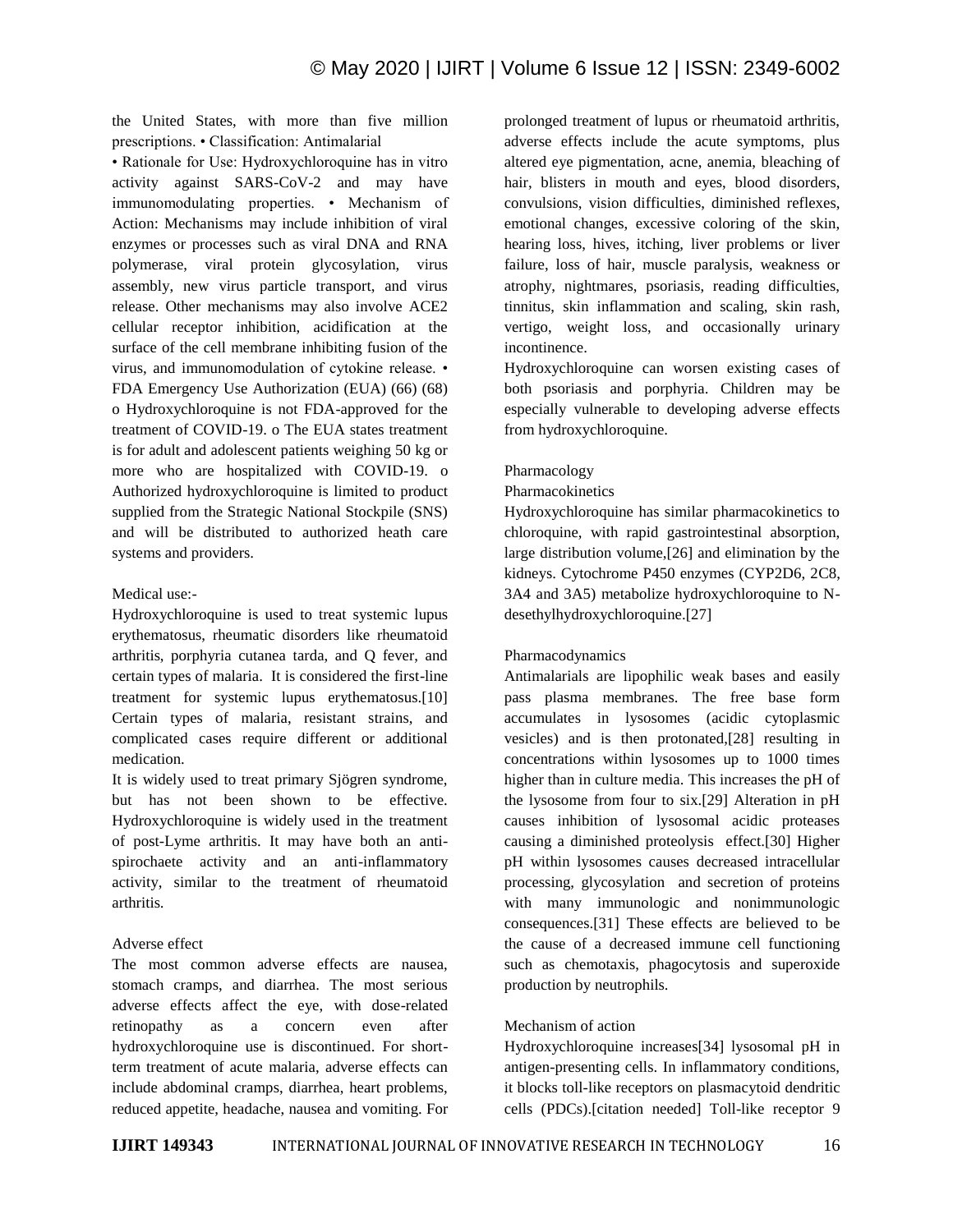(TLR 9), which recognizes DNA-containing immune complexes, leads to the production of interferon and causes the dendritic cells to mature and present antigen to T cells. Hydroxychloroquine, by decreasing TLR signaling, reduces the activation of dendritic cells and the inflammatory process.[medical citation needed

In 2003, a novel mechanism was described wherein hydroxychloroquine inhibits stimulation of the tolllike receptor (TLR) 9 family receptors. TLRs are cellular receptors for microbial products that induce inflammatory responses through activation of the innate immune system.

A CRITICAL READING OF THE CLINICAL EVIDENCE At present, numerous clinical trials are

 $N=11$ 

Age, mean 59 years,

males 64%, COVID-19, with

or without comorbidities

Not controlled

Not randomized

**Molina** 

 $(12)$ 

underway with CRQ and HCQ (3) such as SOLIDARITY (4) or EPICOS (5), among the most important projects in Spain. Nevertheless, the first published article mentioning the use of CRQ in patients with COVID-19 was a letter to the editor (6) where no verifiable data is provided about its potential benefits in more than 100 infected patients, as stated in that document.

Nowadays, information can be extracted from three clinical trials (7,8,9), two of which have not been published yet, and three studies with an observational design (10,11,12), one of which has not been published yet (Table 1).

Protocol not provided.

Quality of evidence low

Protocol not provided.

4,6 days

**HCQ+AZT (20%)** 

Viral clearance

at Day 5/6

| <b>Study</b>       | <b>Design</b>                                                      | <b>Patients</b>                                                                                                              | <b>Intervention</b>                                                   | <b>Main</b><br>outcome                                                | <b>Result</b>                                                                           | <b>Comments</b>                                                                                                                                      |
|--------------------|--------------------------------------------------------------------|------------------------------------------------------------------------------------------------------------------------------|-----------------------------------------------------------------------|-----------------------------------------------------------------------|-----------------------------------------------------------------------------------------|------------------------------------------------------------------------------------------------------------------------------------------------------|
| Chen<br>(7)        | Open<br>Controlled<br>Randomized 1:1<br><b>Unicentric</b>          | N=30 (15 HCQ, 15 control)<br>Age, mean 50 years,<br>males 70%, COVID-19<br>admission, with no serious<br>concomitant disease | HCQ 400mg/24h<br>vs control<br>for 5 days<br>(all with STD)           | Viral clearance<br>at Day 7 or<br>death in two<br>weeks               | No differences in<br>the main<br>outcome<br>HCQ (86,7%)<br>STD (93,3%)                  | Clinical trial with low<br>statistical power and<br>no positive results. All<br>patients improve their<br>basal condition.                           |
| Chen<br>(8)        | Open<br>Controlled<br>Randomized<br>1:1:1<br>Unicentric            | N=62 (31 HCQ, 31 control)<br>Age, mean 45 years,<br>males 47%, COVID-19 with<br>pneumonia but without<br>serious hypoxia     | HCQ 200mg/24h<br>HCQ 400mg/24h<br>Placebo<br>for 5 days               | Time to viral<br>clearance and<br>T cell recovery<br>time             | No data provided<br>on main<br>outcomes                                                 | <b>NOT PUBLISHED YET</b><br>Clinical trial with wide<br>discrepancy between<br>protocol and article.<br>Uncertain findings in<br>secondary outcomes. |
| <b>Tang</b><br>(9) | Open<br>Controlled<br>Randomized 1:1<br>Multicentric               | N=150 (75 HCQ, 75 control)<br>Age, mean 46 years,<br>males 55%, mild-moderate<br>COVID-19 admission.                         | HCQ 1200-800mg<br>/24h vs control<br>for 2-3 weeks.<br>(all with STD) | Viral clearance<br>within 28 days                                     | No differences in<br>the main<br>outcome<br>HCQ (85,4%)<br>STD (81,3%)                  | <b>NOT PUBLISHED YET</b><br>Clinical trial with no<br>positive results.<br>Uncertain post-hoc<br>finding.                                            |
| Gautret<br>(10)    | Not controlled<br>Not randomized<br>With external<br>control group | N=42 (26 HCQ, 16 control)<br>Age, mean 45 years,<br>males 42%, COVID-19,<br>any level of severity                            | HCQ 600mg/24h<br>(+ AZT if needed)<br>for 10 days                     | Viral clearance<br>at Day 6                                           | HCQ+AZT (100%)<br>HCQ (57,1%)<br>No HCQ (12,5%)<br>N=36 assessed                        | Quality of evidence low<br>Some patients<br>excluded<br>Publicación bias.<br>Conflict of interests.                                                  |
| Gautret<br>(11)    | Not controlled<br>Not randomized                                   | $N = 80$<br>Age, median 53 years,<br>males 53%, COVID-19, with<br>or without comorbidities                                   | HCQ 600mg/24h<br>$+$ AZT<br>for $\geq$ 3 days                         | Clinical course<br>Contagiousness<br>Length of stay<br>in the ID ward | 81,3% favourable<br>outcome; 83%<br>negative PCR at<br>Day 7; Mean<br>lenght of stay of | <b>NOT PUBLISHED YET</b><br>Quality of evidence low<br>6 patients already<br>assessed in other study<br>Britain and work property land               |

| Table 1. Hydroxychloroquine studies with available results in COVID-19 patients |  |  |  |  |  |  |  |  |
|---------------------------------------------------------------------------------|--|--|--|--|--|--|--|--|
|---------------------------------------------------------------------------------|--|--|--|--|--|--|--|--|

HCQ 600mg/24h

 $+$  AZT

for 10 days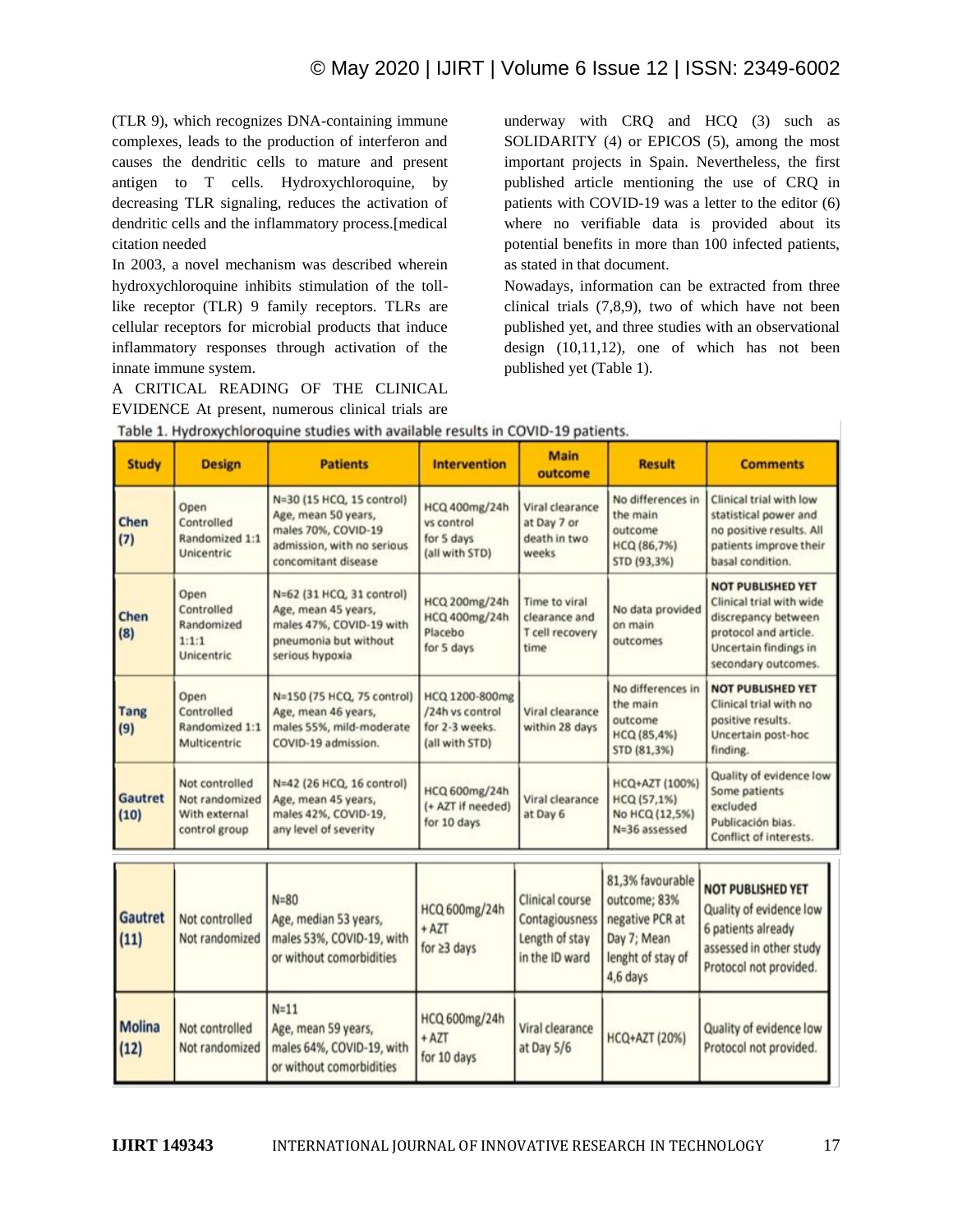The virus has been named severe acute respiratory syndrome–coronavirus 2 (SARS-CoV-2) (3) because the RNA genome is about 82% identical to that of the SARS coronavirus (SARS-CoV); both viruses belong to clade b of the genus Betacoronavirus (1, 2). The disease caused by SARS-CoV-2 is called coronavirus disease 2019 (COVID-19). Whereas at the beginning of the outbreak, cases were connected to the Huanan Fig. 1 Chemical structures of α-ketoamide inhibitors 11r,

seafood and animal market in Wuhan, efficient human-to-human transmission led to exponential growth in the number of cases. On 11 March 2020, the World Health Organization (WHO) declared the outbreak a pandemic. As of 9 April, there were  $>1,500,000$  cumulative cases globally, with a  $\sim 5.9\%$ case fatality rate.



Fig. 2 Three-dimensional structure of SARS-CoV-2 Mpro in two different views

Previously, we designed and synthesized peptidomimetic α-ketoamides as broad-spectrum inhibitors of the main proteases of betacoronaviruses and alphacoronaviruses as well as the 3C proteases of enteroviruses (6). The best of these compounds (11r; Fig. 1) showed an half-maximal effective concentration (EC50) of 400 pM against Middle East respiratory syndrome–coronavirus (MERS-CoV) in Huh7 cells as well as low-μM EC50 values against SARS-CoV and a whole range of enteroviruses in various cell lines, although the antiviral activity seemed to depend to a great extent on the cell type used in the experiments (6). To improve the half-life of the compound in plasma, we modified 11r by hiding the P3-P2 amide bond within a pyridone ring (Fig. 1, green ovals) in the expectation that this might